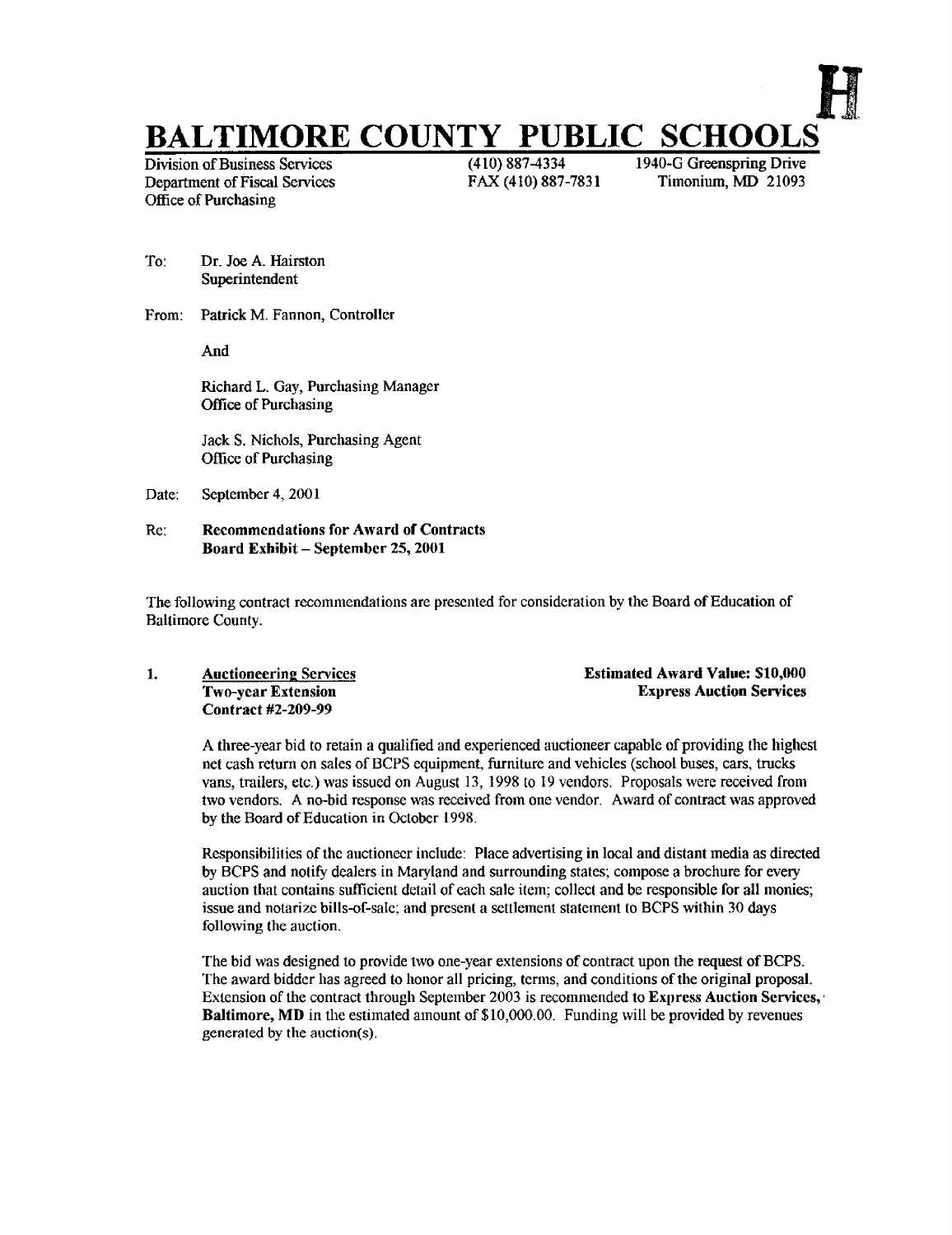A four-year bid was issued on August 2, 2001 for the purchase of CISCO products to <sup>71</sup> vendors. Proposals were received from eight vendors . Four bidders submitted no-bid responses . One bidder was rejected for failing to meet all specifications.

The bid specifications were designed to allow the Department of Technology to purchase CISCO products as needed to upgrade and maintain the network for Baltimore County Public Schools. The bid allowed the bidders to offer <sup>a</sup> flat percent offall the products on the manufacturer's price list and a flat percent oft' "off-site" maintenance . The products purchased through this bid will be installed by personnel in the Department of Technology.

Award of contract is recommended to the responsive bidder, meeting all specifications, submitting the highest percent off:

| Bidder                       | Location             | Product | Service |
|------------------------------|----------------------|---------|---------|
| <b>Digicon Corporation</b>   | Rockville, MD        | 38.5%   | 30%     |
| SARCOM                       | Upper Marlboro, MD   | 38.5%   | 13.5%   |
| Disys                        | Chantilly, VA        | 38.1%   | 30.2%   |
| Worldcom                     | Baltimore, MD        | 38%     | 0%      |
| One Source Communications    | Owings Mills, MD     | 36.0%   | 32%     |
| Attronica                    | Gaithersburg, MD     | 36%     | 30%     |
| PC University                | Long Island City, NY | 33.3%   | 33.3%   |
| Bell Tech Logix              | Columbia, MD         | 32.5%   | 32.5%   |
| <b>CDWG</b>                  | Vernon Hills, IL     | No Bid  |         |
| <b>CISCO</b> Systems         | Columbia, MD         | No Bid  |         |
| <b>Continental Resources</b> | Silver Spring, MD    | No Bid  |         |
| Unisys                       | Timonium, MD         | No Bid  |         |
|                              |                      |         |         |

The estimated contract value is \$500,000 over the four years of the contract. Funding will be provided by the operating budget ofthe Department of Technology, Capital Projects and TIM's (Technology in Maryland) grants awarded to individual schools.

### 3. Contracted Services: Sylvan Learning The Contracted Services: Sylvan Learning Award Value: \$120,000

## Sylvan Learning Systems, Inc.

Woodlawn Middle School wishes to enter into a contract with Sylvan Learning Systems, Inc. The focus will be instructional support in reading and study skills for approximately 100 students in grade six. Students entering the program are evaluated through a series of pretests and Sylvan conferences with faculty and school administrators . Following their selection, students will have a unique and individualized program designed for them.

Among the responsibilities of the contract, Sylvan must provide <sup>a</sup> minimum of two informational meetings and presentations to parents . The first meeting is designed to orient the parents to the program, and the second meeting provides a report of the students' progress. Meetings are scheduled with parents every other month throughout the student's enrollment in the Sylvan program. Additionally, Sylvan provides weekly attendance reports, monthly summary reports, and a final progress report on each student to the school administrator.

Staff that is hired, trained, and evaluated by Sylvan will provide instruction . Sylvan personnel are Maryland certified teachers who provide instruction during the school day as well as in after school activities . In addition to the instruction, Sylvan agrees to maintain a fully equipped learning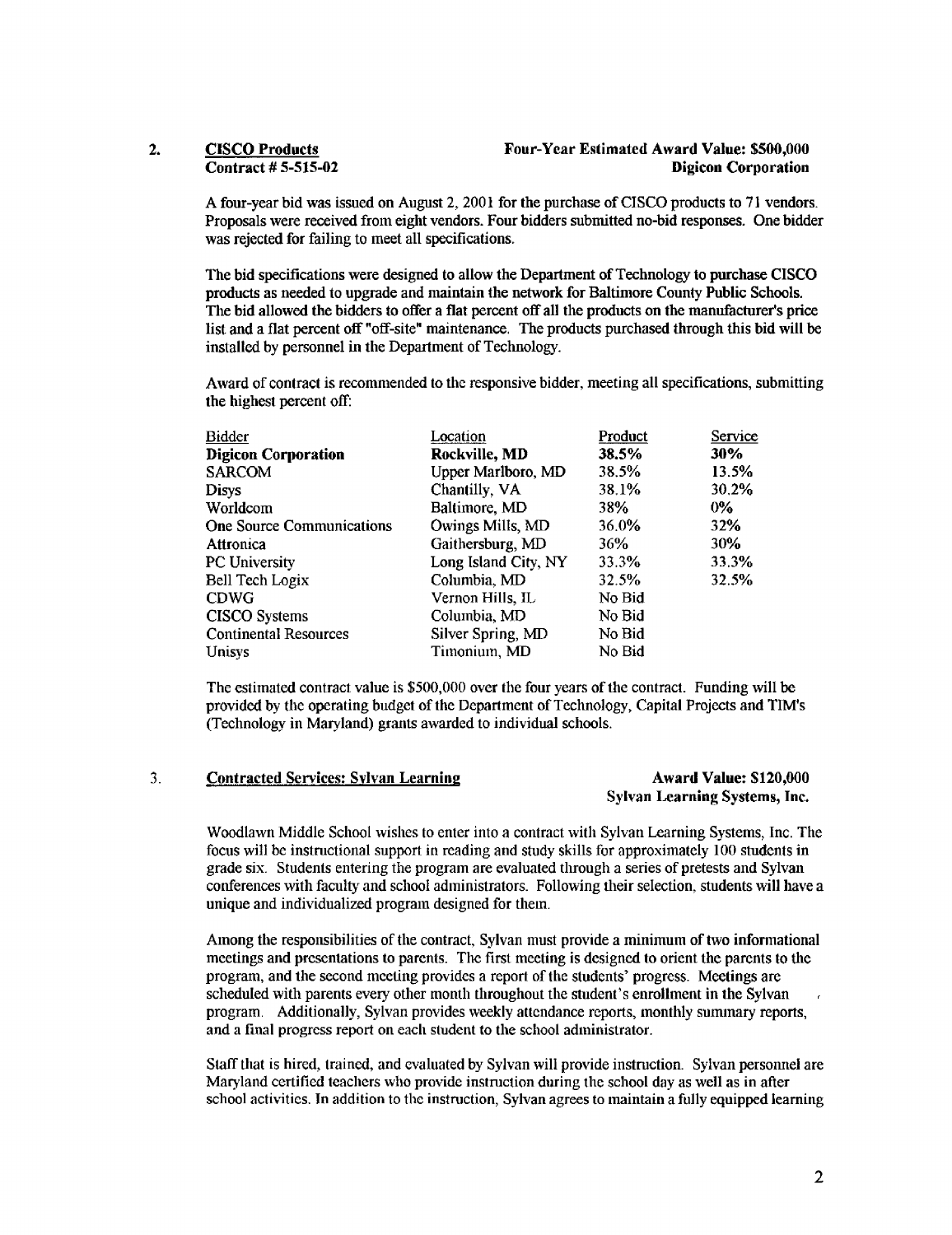center with sufficient computers to ensure a ratio ofone computer to three students, a phone, photocopier, and any other equipment necessary to provide the program.

The contract also includes a performance guarantee, i.e., a guarantee that requires a specific number ofhours for direct instruction, instructional progress documented by assessment tools, and additional hours of service (at no charge) to respond to any student(s) who fails to achieve the established improvement goals. The evaluation of the program is the responsibility of Baltimore County Public Schools. This evaluation will be established in consultation with Sylvan.

An award in the amount of \$120,000 is recommended to Sylvan Learning Systems, Baltimore, MD to provide all aspects of this program. Funding will be provided through grant funds from MSDE to support the reconstitution . program.

| <b>Flexible Benefits Administrator</b>                        | <b>Estimated Award Value: \$30,000</b> |
|---------------------------------------------------------------|----------------------------------------|
| <b>Second One-year Extension</b><br><b>Contract #2-201-98</b> | Hunt, Dupree, Rhine and Associates     |
|                                                               |                                        |

A two-year bid to select <sup>a</sup> vendor to provide flexible benefits administration for health care and dependent care spending accounts was issued on April 30, 1998 to 18 vendors . Proposals were received from six vendors. An award of contract was approved by the Board of Education in July 1998 as was a one-year's extension in September 2000 to Hunt, Dupree, Rhine and Associates, Greenville, SC. There are currently 606 employees participating in the health care spending account and 204 employees participating in the dependent care spending account. Employees are allowed to contribute a maximum amount per family to the health care and dependent care spending accounts. Claims to the spending accounts are processed on a monthly basis.

The bid was designed to provide two one-year extensions of contract upon the request of BCPS. The award bidder has agreed to honor all pricing, terms, and conditions of the original proposal Extension of contract through September 2002 is recommended to Hunt, Dupree, Rhine and Associates, Greenville, SC in the estimated amount of \$30,000 . Funding will be provided by the Office of Benefits.

### 5. Gasoline, Fuel Oil, Diesel Fuel Estimated Award Value: \$4,058,615 Second Year of Contract Contract #4-446-00

A two-year bid for the purchase of gasoline, fuel oil, and diesel fuel was issued on April 6, 2000 to 26 vendors by Baltimore County Public Schools, serving as the lead jurisdiction for the Baltimore Regional Cooperative Purchasing Committee of the Baltimore Metropolitan Council . Proposals were received from eight vendors. The award of contract was approved by the Board of Education on June 13, 2000 for the period of July 1, 2000 through June 30, 2002.

The specifications were designed to allow potential bidders to submit proposal with a fixed factor which is added to the OPIS price on a weekly basis. (OPIS: Oil Price Information Service Index is based upon the "average" of the Baltimore, MD Refiner to Reseller prices, FOB Terminal, as listed in OPTS; prices for the purchase of products are based on the OPTS rate of the Monday preceding delivery and may only change as the new OPTS price becomes available) . The bid "factor" remains constant during the term of the contract.

Award of contract was made to C. Hoffberger Company, Baltimore, MD; Petroleum Traders Corporation, Fort Wayne, IN; and Twin Pines Fuels, LLC, Aston, PA with an estimated award value of \$4,058,615. Funding will be provided through the operating budgets of the offices of Maintenance and Transportation.